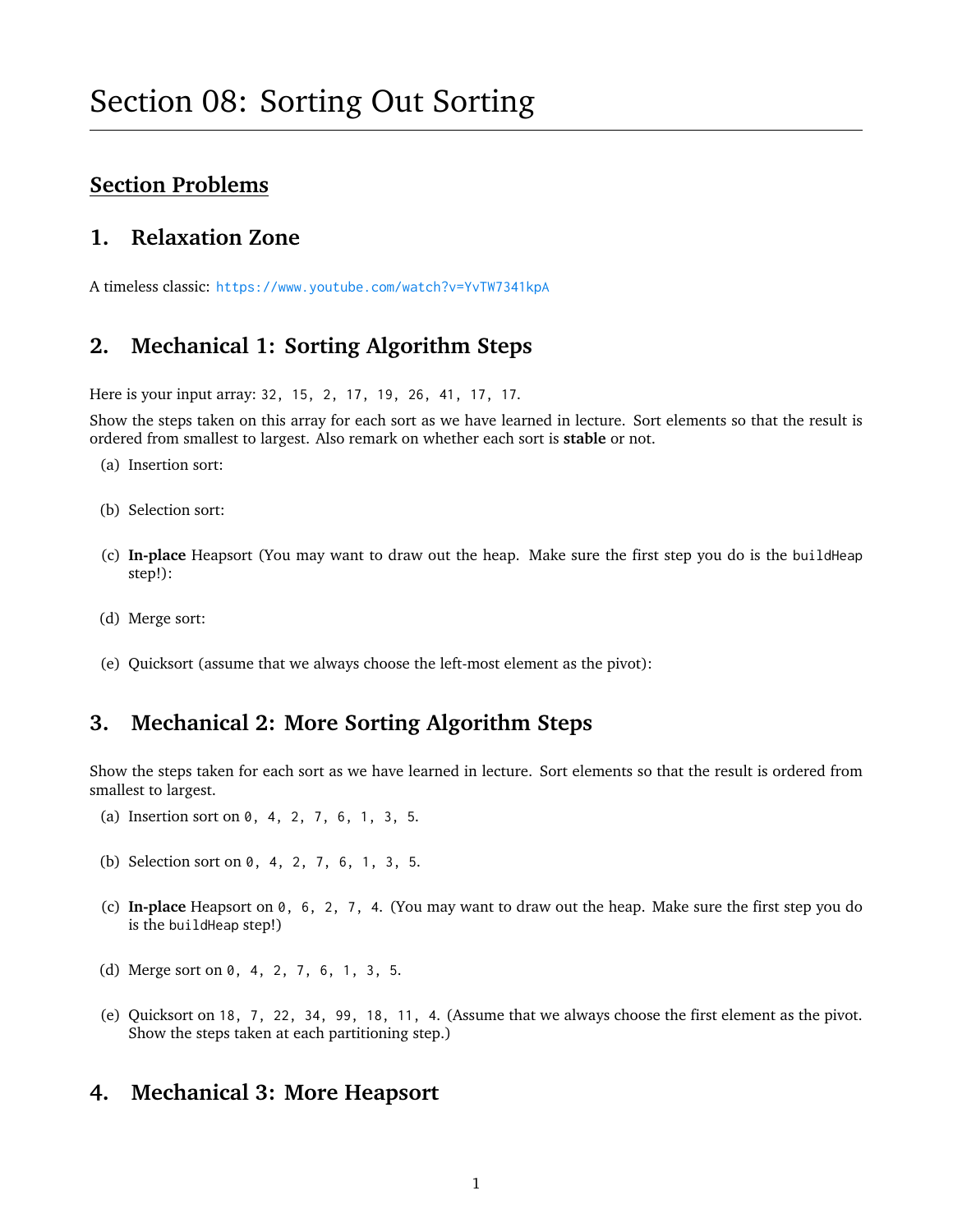List out the steps of sorting the array  $[5, 0, 1, 3]$  into ascending order using **in-place** heap sort with a **max heap**.

The first step should be the array after the intial build-Heap, and each successive step should be the array after removeMax. You may not need every line provided to write your solution.

(Tip: Draw out the heap. Make sure your first step is buildHeap!)



## **5. Runtime 1: Insertion Sort Worst-Case Input**

Give the worst possible order of input for insertion sort with the following integers: 1, 2, 3, 4, 5, 6, 7. Assume that the result of sorting should be in ascending order.

# **6. Runtime 2: All Worst-Case Inputs**

When choosing an appropriate algorithm, there are often several trade-offs that we need to consider. Inspect the chart for the following sorting algorithms. Then, for each sort, provide an example of **both** a best-case and worstcase input.

|                      | Runtime                       | Runtime            | Stable?        | <b>Notes</b> |
|----------------------|-------------------------------|--------------------|----------------|--------------|
|                      | (best)                        | (worst)            | (Y/N)          |              |
| A: Selection         | $\Theta(N^2)$                 | $\Theta(N^2)$      | N <sub>o</sub> |              |
| Sort                 |                               |                    |                |              |
|                      |                               |                    |                |              |
| <b>B</b> : Insertion | $\Theta(N)$                   | $\Theta(N^2)$      | Yes            |              |
| Sort                 |                               |                    |                |              |
|                      |                               |                    |                |              |
| C: Merge Sort        | $\overline{\Theta(N \log N)}$ | $\Theta(N \log N)$ | Yes            |              |
|                      |                               |                    |                |              |
| D: Quicksort         | $\overline{\Theta(N \log N)}$ | $\Theta(N^2)$      | N <sub>o</sub> |              |
| E: Heapsort          | $\Theta(N)$                   | $\Theta(N \log N)$ | N <sub>o</sub> |              |
|                      |                               |                    |                |              |
|                      |                               |                    |                |              |

# **7. Runtime 3: Quicksort Pivots**

What are two techniques that can be used to reduce the probability of Quicksort taking the worst case running time?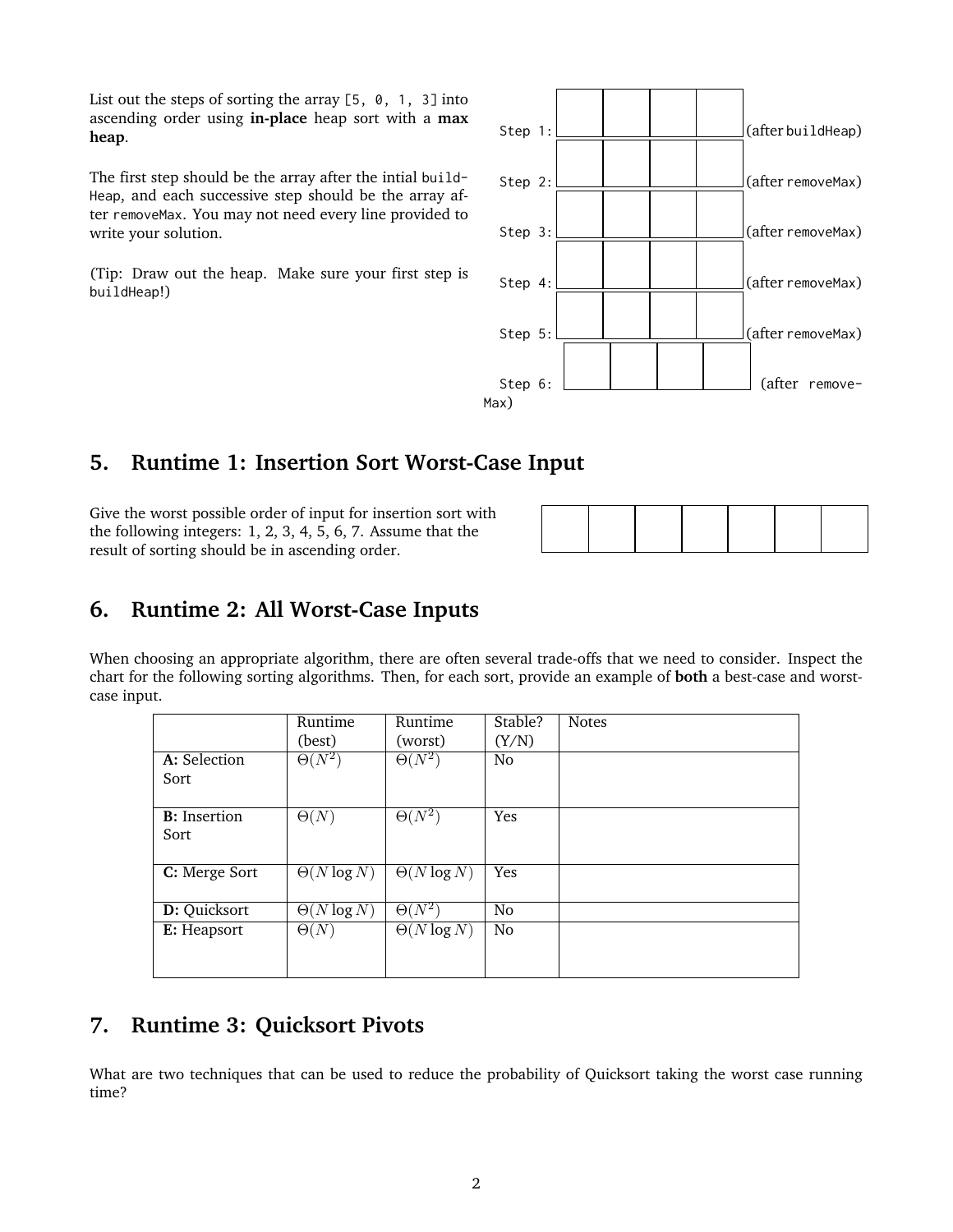#### **8. The Legacy of Robbie: A Sorting Mystery**

Consider the following sorting algorithm in pseudocode. Note that, in this case, the upper bound of each for loop is *inclusive*, so they run up to and including  $i = A$ . length  $-1$  and  $j = i - 1$ .

```
1: function MysterySort(A)
2: for i = 1 to A.length -1 do
3: for j = 0 to i - 1 do
4: if A[j] \geq A[i] then
5: x = A[i]6: shift every item from j to i - 1 right by one
7: A[i] = x8: break
```
(a) Is MysterySort most similar to insertion sort, merge sort, quick sort, or selection sort?

(b) Is MysterySort a stable sorting algorithm? Why or why not?

(c) What is the best-case runtime (as a tight big- $\mathcal O$  bound) for MysterySort? Why is this the best case? **Hint:** What happens when MysterySort is given an array that is already sorted?

## **9. Sorting Design Decisions 1**

For each scenario below, fill in all squares with the letter corresponding to the sorting algorithm that would perform the best. Some of the questions may have multiple answers, in which case you should fill in multiple squares.

A: Insertion Sort, B: In-place Heapsort, C: Merge Sort, D: Selection Sort, E: Quicksort, F: None of the Above

**Note:** You should definitely have the **"cheat sheet"** from the **Sorting Study Guide** open as you work through these problems!

- (a) Java integer array with a length of 5. A  $\Box$  B  $\Box$  C  $\Box$  D  $\Box$  E  $\Box$  F  $\Box$
- (b) An array of comparable UW classes (objects), that are already sorted by number and need to be additionally sorted by department. For example, the input [CSE 142, CHEM 142, CSE 143, CSE 373] would result in the output [CHEM 142, CSE 142, CSE 143, CSE 373].

|                                                                          |  | $A \Box B \Box C \Box D \Box E \Box F \Box$           |  |
|--------------------------------------------------------------------------|--|-------------------------------------------------------|--|
| (c) We need to sort integers in $\Theta(\log N)$ time for the best case. |  | A $\Box$ B $\Box$ C $\Box$ D $\Box$ E $\Box$ F $\Box$ |  |
| (d) Sorting doubles with a $\Omega$ (N log N) best-case lower bound.     |  | A $\Box$ B $\Box$ C $\Box$ D $\Box$ E $\Box$ F $\Box$ |  |

# **10. Sorting Design Decisions 2**

For each of the following scenarios, say which sorting algorithm you think you would use and why. There may be more than one right answer.

**Note:** You should definitely have the **"cheat sheet"** from the **Sorting Study Guide** open as you work through these problems!